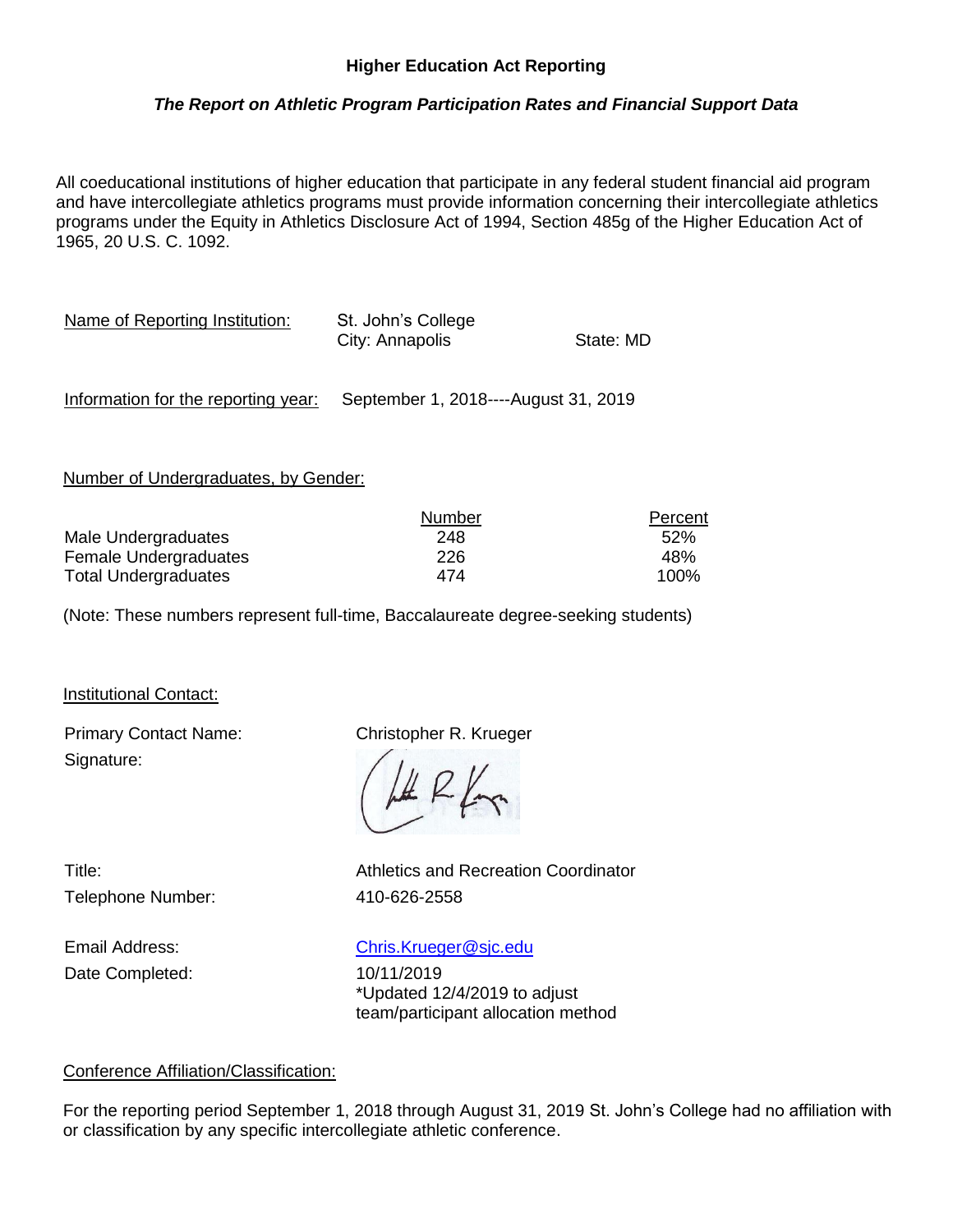## **TABLE 1 – ATHLETICS PARTICIPATION**

#### **Federal regulations require that the following information, based on the previous reporting year, be available for inspection by students, prospective students, and the public by October 15th of each year.**

This table lists the number of participants by gender for each varsity team. According to the published federal regulations governing EADA Reporting, a participant is defined as a student-athlete who, as of the day of a varsity team's first scheduled contest:

- a) Is listed by the institution on the varsity team's roster, or
- b) Receives athletically related student-aid, or
- c) Practices with the varsity team and receives coaching from one or more varsity coaches.

Any student athlete who satisfies one or more of these criteria is a participant, including a student on a team the institution designates or defines as a junior varsity, freshman, or novice, or a student withheld from competition to preserve eligibility, or for academic, medical, or other reasons.

|                     | <b>Number of participants</b> |         | Number of Participants on a second team |         |  |  |
|---------------------|-------------------------------|---------|-----------------------------------------|---------|--|--|
| <b>Sport</b>        | Men's                         | Women's | Men's                                   | Women's |  |  |
| Sailing             | 23                            | 25      | 5                                       | 6       |  |  |
| Rowing              | 23                            | 33      | 8                                       |         |  |  |
| Fencing             | 23                            | 8       | 4                                       | 3       |  |  |
| <b>Total</b>        | 69                            | 66      | 17                                      | 16      |  |  |
| Percentage          | 51                            | 49      |                                         |         |  |  |
| <b>Unduplicated</b> | 61                            | 57      |                                         |         |  |  |
| Count               |                               |         |                                         |         |  |  |
| <b>Total</b>        |                               | 118     |                                         |         |  |  |
| Participants,       |                               |         |                                         |         |  |  |
| <b>Combined</b>     |                               |         |                                         |         |  |  |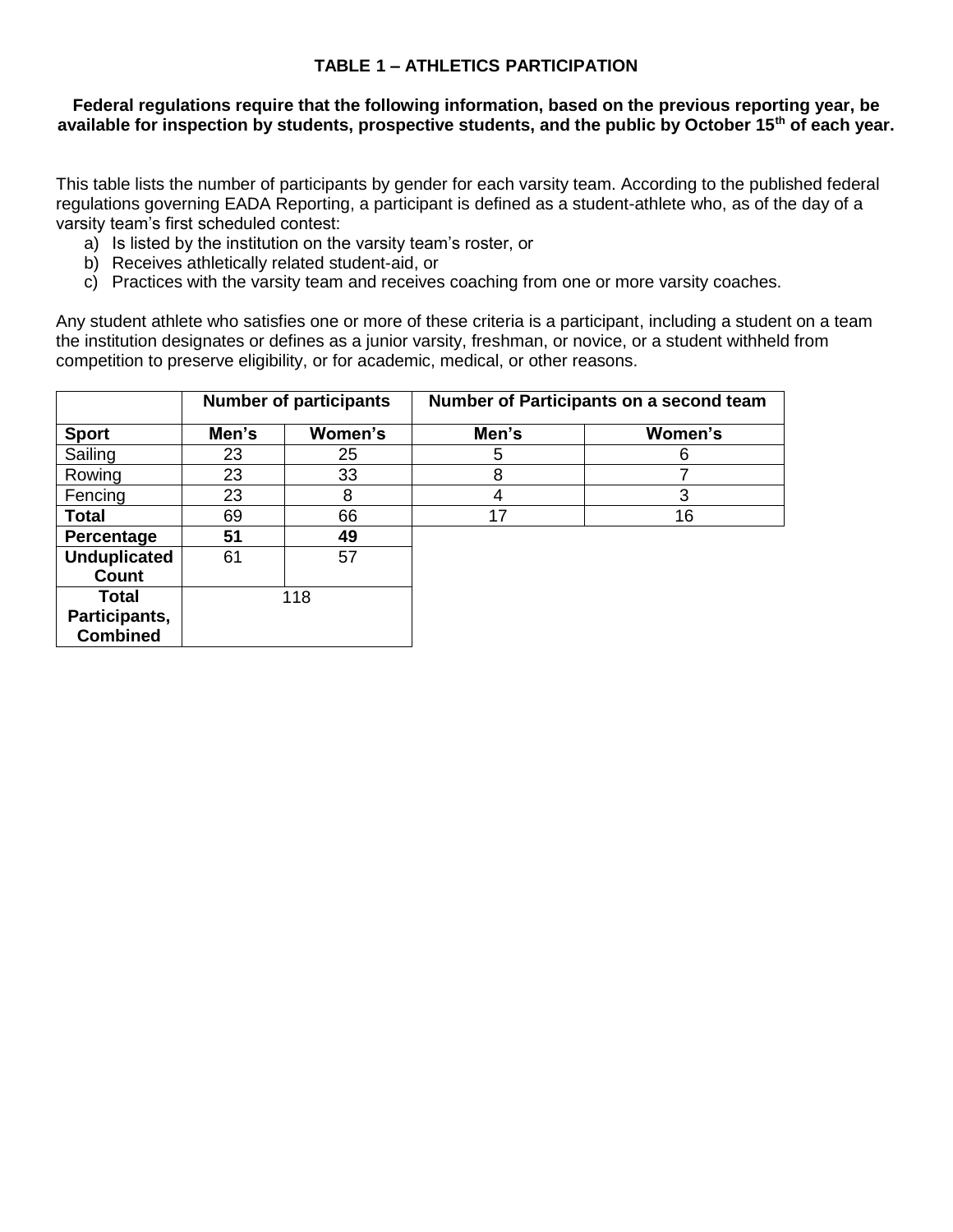### **TABLE 2a – Head Coaches' Assignments, Men's**

### **Federal regulations require that the following information, based on the previous reporting year, be available for inspection by students, prospective students, and the public by October 15th of each year.**

This table lists the number of head coaches assigned to each men's team, whether that coach is male or female, whether that coach is assigned to that team on a full-time or part-time basis, and whether that coach is a full-time or employee or the institution. The table includes paid coaches, volunteer coaches, interns, and graduate assistant coaches. For purposes of this report, the term "Full-time Coaching Duties" means the individual's employment responsibilities at the institution are exclusively those as coach of that team and only that team, and are consistent with the institution's definition of a full-time employee. For purposes of this report, "Full-time University Employee" means the individual's overall employment responsibilities at the institution are consistent with the institution's definition of full-time employment, although the individual may have responsibilities other than as a coach of that team, either within the athletic department or another department of the institution.

| <b>Head Coaches of Men's Teams</b> |                                               |                                        |                                                          |                                                          |                                               |                                        |                                                          |                                                                 |
|------------------------------------|-----------------------------------------------|----------------------------------------|----------------------------------------------------------|----------------------------------------------------------|-----------------------------------------------|----------------------------------------|----------------------------------------------------------|-----------------------------------------------------------------|
|                                    |                                               |                                        | <b>Male Head Coaches</b>                                 |                                                          | <b>Female Head Coaches</b>                    |                                        |                                                          |                                                                 |
|                                    | <b>Full-time</b><br>Coaching<br><b>Duties</b> | Part-time<br>Coaching<br><b>Duties</b> | <b>Full-time</b><br><b>University</b><br><b>Employee</b> | Part-time<br><b>University</b><br>Employee/<br>Volunteer | <b>Full-time</b><br>Coaching<br><b>Duties</b> | Part-time<br>Coaching<br><b>Duties</b> | <b>Full-time</b><br><b>University</b><br><b>Employee</b> | Part-time<br><b>University</b><br><b>Employee/</b><br>Volunteer |
| <b>Sport</b>                       |                                               |                                        |                                                          |                                                          |                                               |                                        |                                                          |                                                                 |
| Fencing                            |                                               |                                        |                                                          |                                                          |                                               |                                        |                                                          |                                                                 |
| Rowing                             |                                               |                                        |                                                          |                                                          |                                               |                                        |                                                          |                                                                 |
| Sailing                            |                                               |                                        |                                                          |                                                          |                                               |                                        |                                                          |                                                                 |
| Total                              |                                               | 3                                      |                                                          | າ                                                        |                                               |                                        |                                                          |                                                                 |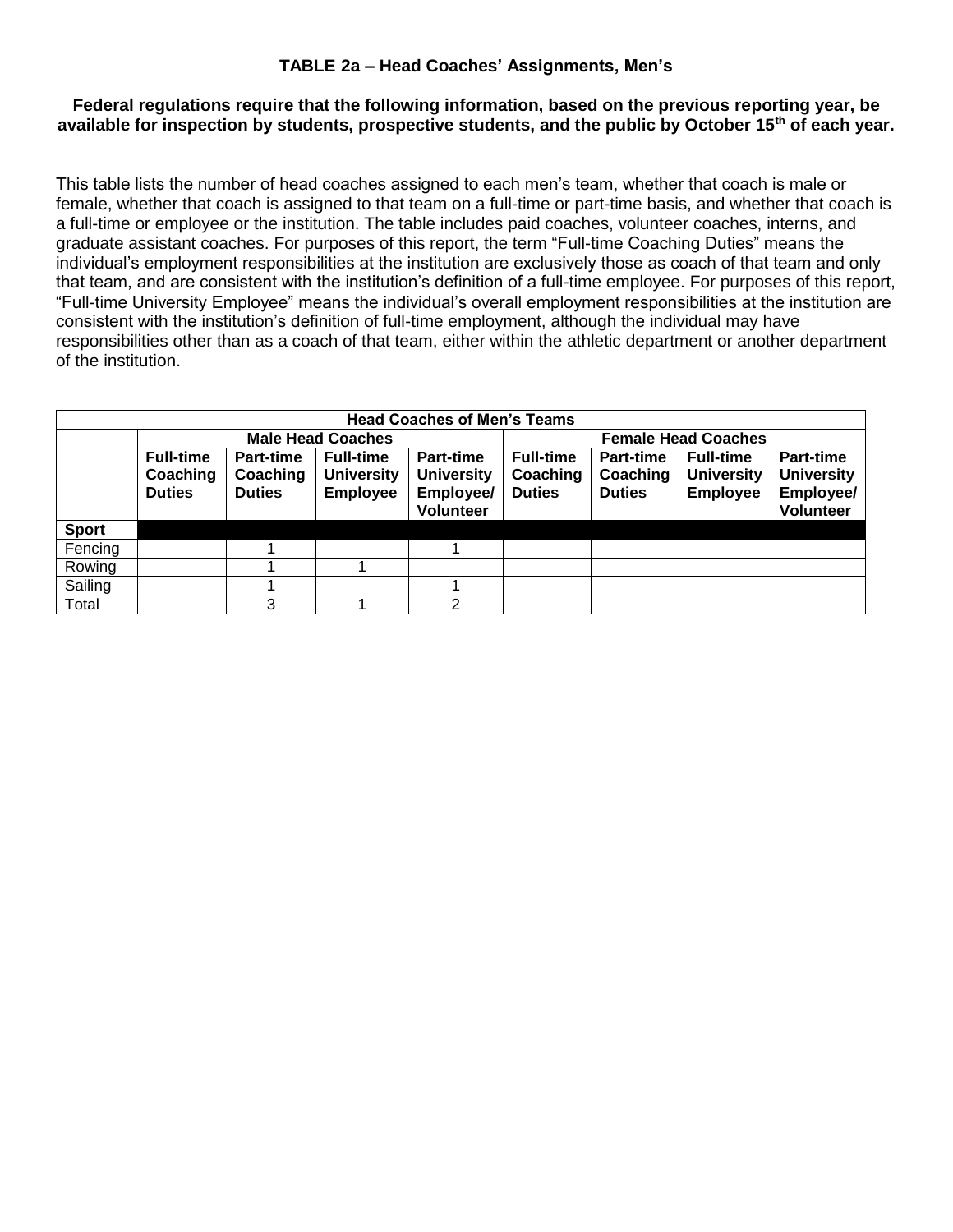#### **Federal regulations require that the following information, based on the previous reporting year, be available for inspection by students, prospective students, and the public by October 15th of each year.**

This table lists the number of head coaches assigned to each women's team, whether that coach is male or female, whether that coach is assigned to that team on a full-time or part-time basis, and whether that coach is a full-time or employee or the institution. The table includes paid coaches, volunteer coaches, interns, and graduate assistant coaches. For purposes of this report, the term "Full-time Coaching Duties" means the individual's employment responsibilities at the institution are exclusively those as coach of that team and only that team, and are consistent with the institution's definition of a full-time employee. For purposes of this report, "Full-time University Employee" means the individual's overall employment responsibilities at the institution are consistent with the institution's definition of full-time employment, although the individual may have responsibilities other than as a coach of that team, either within the athletic department or another department of the institution.

| <b>Head Coaches of Women's Teams</b> |                                               |                                               |                                                          |                                                                        |                                               |                                        |                                                          |                                                                 |
|--------------------------------------|-----------------------------------------------|-----------------------------------------------|----------------------------------------------------------|------------------------------------------------------------------------|-----------------------------------------------|----------------------------------------|----------------------------------------------------------|-----------------------------------------------------------------|
|                                      |                                               |                                               | <b>Male Head Coaches</b>                                 |                                                                        | <b>Female Head Coaches</b>                    |                                        |                                                          |                                                                 |
|                                      | <b>Full-time</b><br>Coaching<br><b>Duties</b> | <b>Part-time</b><br>Coaching<br><b>Duties</b> | <b>Full-time</b><br><b>University</b><br><b>Employee</b> | <b>Part-time</b><br><b>University</b><br>Employee/<br><b>Volunteer</b> | <b>Full-time</b><br>Coaching<br><b>Duties</b> | Part-time<br>Coaching<br><b>Duties</b> | <b>Full-time</b><br><b>University</b><br><b>Employee</b> | <b>Part-time</b><br><b>University</b><br>Employee/<br>Volunteer |
| <b>Sport</b>                         |                                               |                                               |                                                          |                                                                        |                                               |                                        |                                                          |                                                                 |
| Fencing                              |                                               |                                               |                                                          |                                                                        |                                               |                                        |                                                          |                                                                 |
| Rowing                               |                                               |                                               |                                                          |                                                                        |                                               |                                        |                                                          |                                                                 |
| Sailing                              |                                               |                                               |                                                          |                                                                        |                                               |                                        |                                                          |                                                                 |
| Total                                |                                               | 3                                             |                                                          | っ                                                                      |                                               |                                        |                                                          |                                                                 |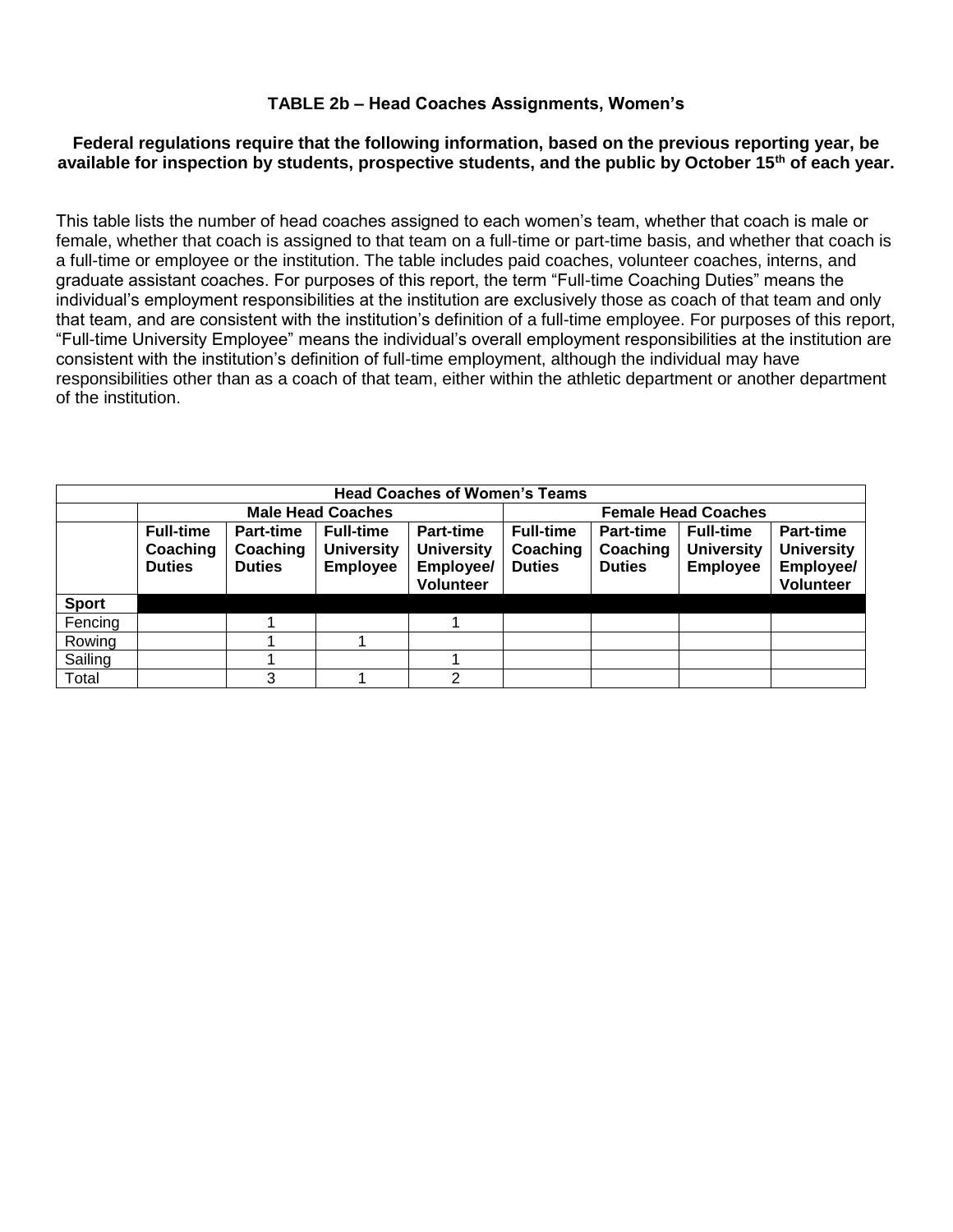## **TABLE 3a – Assistant Coaches Assignments, Men's**

#### **Federal regulations require that the following information, based on the previous reporting year, be available for inspection by students, prospective students, and the public by October 15th of each year.**

This table lists the number of assistant coaches assigned to each men's team, whether that coach is male or female, whether that coach is assigned to that team on a full-time or part-time basis, and whether that coach is a full-time or employee or the institution. The table includes paid coaches, volunteer coaches, interns, and graduate assistant coaches. For purposes of this report, the term "Full-time Coaching Duties" means the individual's employment responsibilities at the institution are exclusively those as coach of that team and only that team, and are consistent with the institution's definition of a full-time. For purposes of this report, "Full-time University Employee" means the individual's overall employment responsibilities at the institution are consistent with the institution's definition of full-time employment, although the individual may have responsibilities other than as a coach of that team, either within the athletic department or another department of the institution.

| <b>Assistant Coaches of Men's Teams</b> |                                               |                                        |                                                          |                                                                        |                                               |                                               |                                                          |                                                                 |
|-----------------------------------------|-----------------------------------------------|----------------------------------------|----------------------------------------------------------|------------------------------------------------------------------------|-----------------------------------------------|-----------------------------------------------|----------------------------------------------------------|-----------------------------------------------------------------|
|                                         |                                               |                                        | <b>Male Assistant Coaches</b>                            |                                                                        |                                               | <b>Female Assistant Coaches</b>               |                                                          |                                                                 |
|                                         | <b>Full-time</b><br>Coaching<br><b>Duties</b> | Part-time<br>Coaching<br><b>Duties</b> | <b>Full-time</b><br><b>University</b><br><b>Employee</b> | <b>Part-time</b><br><b>University</b><br>Employee/<br><b>Volunteer</b> | <b>Full-time</b><br>Coaching<br><b>Duties</b> | <b>Part-time</b><br>Coaching<br><b>Duties</b> | <b>Full-time</b><br><b>University</b><br><b>Employee</b> | <b>Part-time</b><br><b>University</b><br>Employee/<br>Volunteer |
| <b>Sport</b>                            |                                               |                                        |                                                          |                                                                        |                                               |                                               |                                                          |                                                                 |
| Fencing                                 |                                               |                                        |                                                          |                                                                        |                                               |                                               |                                                          |                                                                 |
| Rowing                                  |                                               | າ                                      |                                                          |                                                                        |                                               | 2                                             |                                                          |                                                                 |
| Sailing                                 |                                               |                                        |                                                          |                                                                        |                                               |                                               |                                                          |                                                                 |
| Total                                   |                                               | 3                                      |                                                          | 2                                                                      |                                               | 2                                             |                                                          | 2                                                               |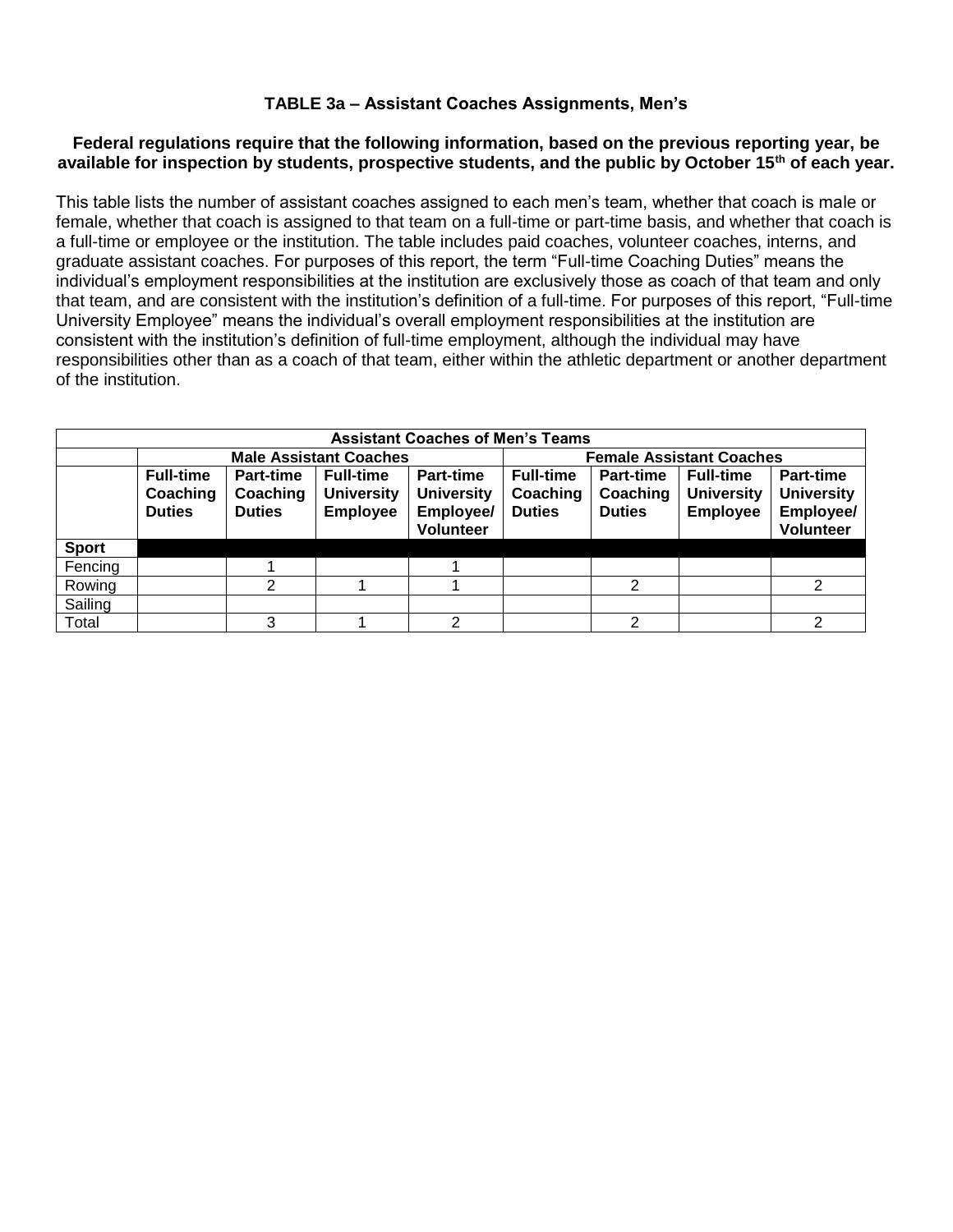## **TABLE 3b – Assistant Coaches Assignments, Women's**

#### **Federal regulations require that the following information, based on the previous reporting year, be available for inspection by students, prospective students, and the public by October 15th of each year.**

This table lists the number of assistant coaches assigned to each women's team, whether that coach is male or female, whether that coach is assigned to that team on a full-time or part-time basis, and whether that coach is a full-time or employee or the institution. The table includes paid coaches, volunteer coaches, interns, and graduate assistant coaches. For purposes of this report, the term "Full-time Coaching Duties" means the individual's employment responsibilities at the institution are exclusively those as coach of that team and only that team, and are consistent with the institution's definition of a full-time employee. For purposes of this report, "Full-time University Employee" means the individual's overall employment responsibilities at the institution are consistent with the institution's definition of full-time employment, although the individual may have responsibilities other than as a coach of that team, either within the athletic department or another department of the institution.

| <b>Assistant Coaches of Women's Teams</b> |                                               |                                               |                                                          |                                                                 |                                               |                                        |                                                          |                                                                 |
|-------------------------------------------|-----------------------------------------------|-----------------------------------------------|----------------------------------------------------------|-----------------------------------------------------------------|-----------------------------------------------|----------------------------------------|----------------------------------------------------------|-----------------------------------------------------------------|
|                                           |                                               |                                               | <b>Male Assistant Coaches</b>                            |                                                                 |                                               | <b>Female Assistant Coaches</b>        |                                                          |                                                                 |
|                                           | <b>Full-time</b><br>Coaching<br><b>Duties</b> | <b>Part-time</b><br>Coaching<br><b>Duties</b> | <b>Full-time</b><br><b>University</b><br><b>Employee</b> | Part-time<br><b>University</b><br>Employee/<br><b>Volunteer</b> | <b>Full-time</b><br>Coaching<br><b>Duties</b> | Part-time<br>Coaching<br><b>Duties</b> | <b>Full-time</b><br><b>University</b><br><b>Employee</b> | Part-time<br><b>University</b><br><b>Employee/</b><br>Volunteer |
| <b>Sport</b>                              |                                               |                                               |                                                          |                                                                 |                                               |                                        |                                                          |                                                                 |
| Fencing                                   |                                               |                                               |                                                          |                                                                 |                                               |                                        |                                                          |                                                                 |
| Rowing                                    |                                               | C                                             |                                                          |                                                                 |                                               | $\mathcal{P}$                          |                                                          | 2                                                               |
| Sailing                                   |                                               |                                               |                                                          |                                                                 |                                               |                                        |                                                          |                                                                 |
| Total                                     |                                               | 3                                             |                                                          | $\mathcal{D}$                                                   |                                               | 2                                      |                                                          | 2                                                               |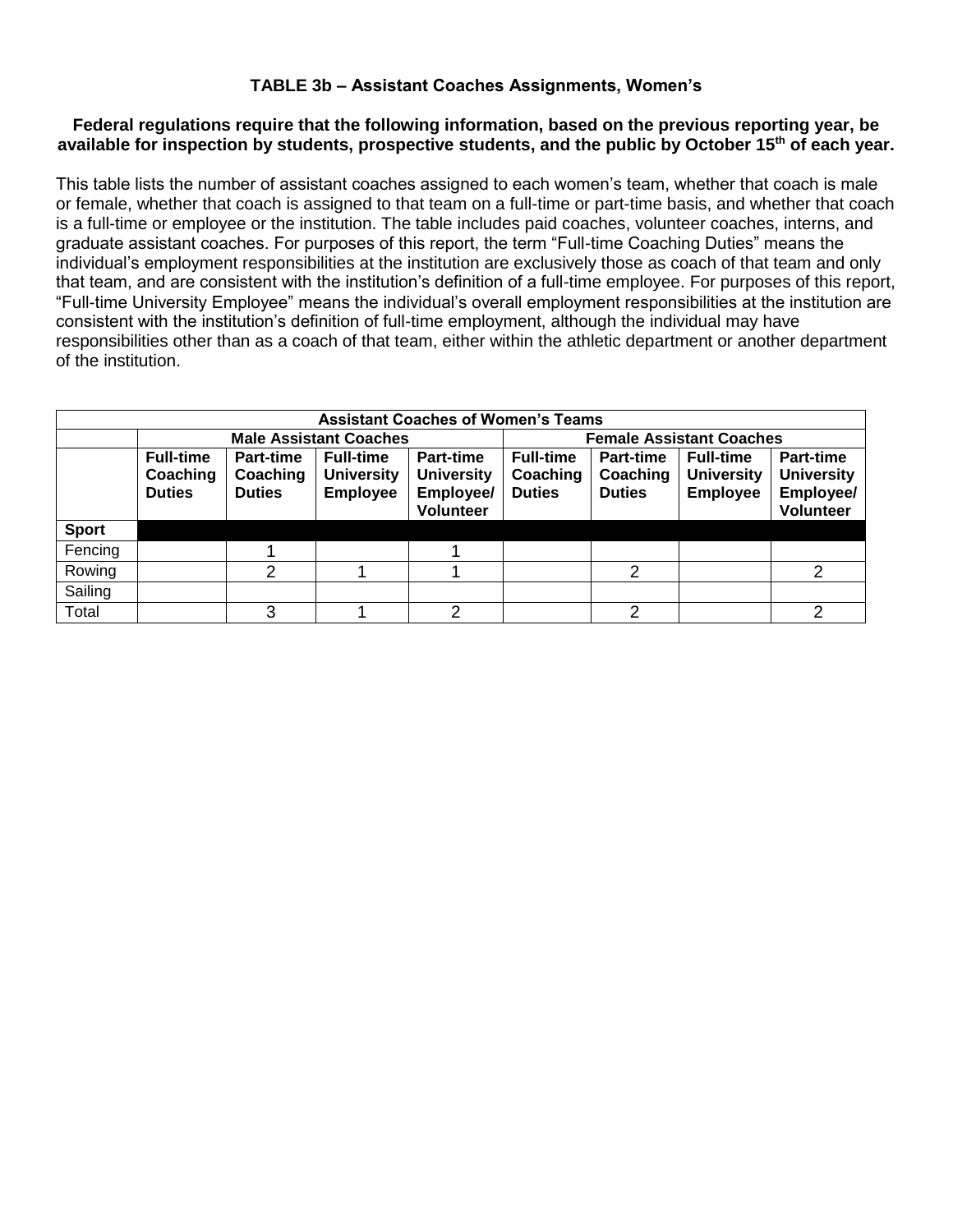### **TABLE 4 – Operating Expenses**

Commonly known as "Game-Day" Expenses

#### **Federal regulations require that the following information, based on the previous reporting year, be available for inspection by students, prospective students, and the public by October 15th of each year**

This table lists the total expenses incurred attributable to home, away, and neutral-site intercollegiate athletic contests, including team travel, lodging, and meals; uniforms and equipment; and officials.

|                  | <b>Operating Expenses</b> |         | <b>Per Capita Operating Expenses</b> |         |
|------------------|---------------------------|---------|--------------------------------------|---------|
| <b>Sport</b>     | Men's                     | Women's | Men's                                | Women's |
| Fencing          | 972                       | 338     | 42                                   |         |
| Rowing           | 548                       | 786     | 24                                   |         |
| Sailing          | 297                       | 322     | 13                                   |         |
| Total            | 1817                      | 1446    |                                      |         |
| Percent of Total | 55.7%                     | 44.3%   |                                      |         |

Overall Total Operating Expenses: \$3263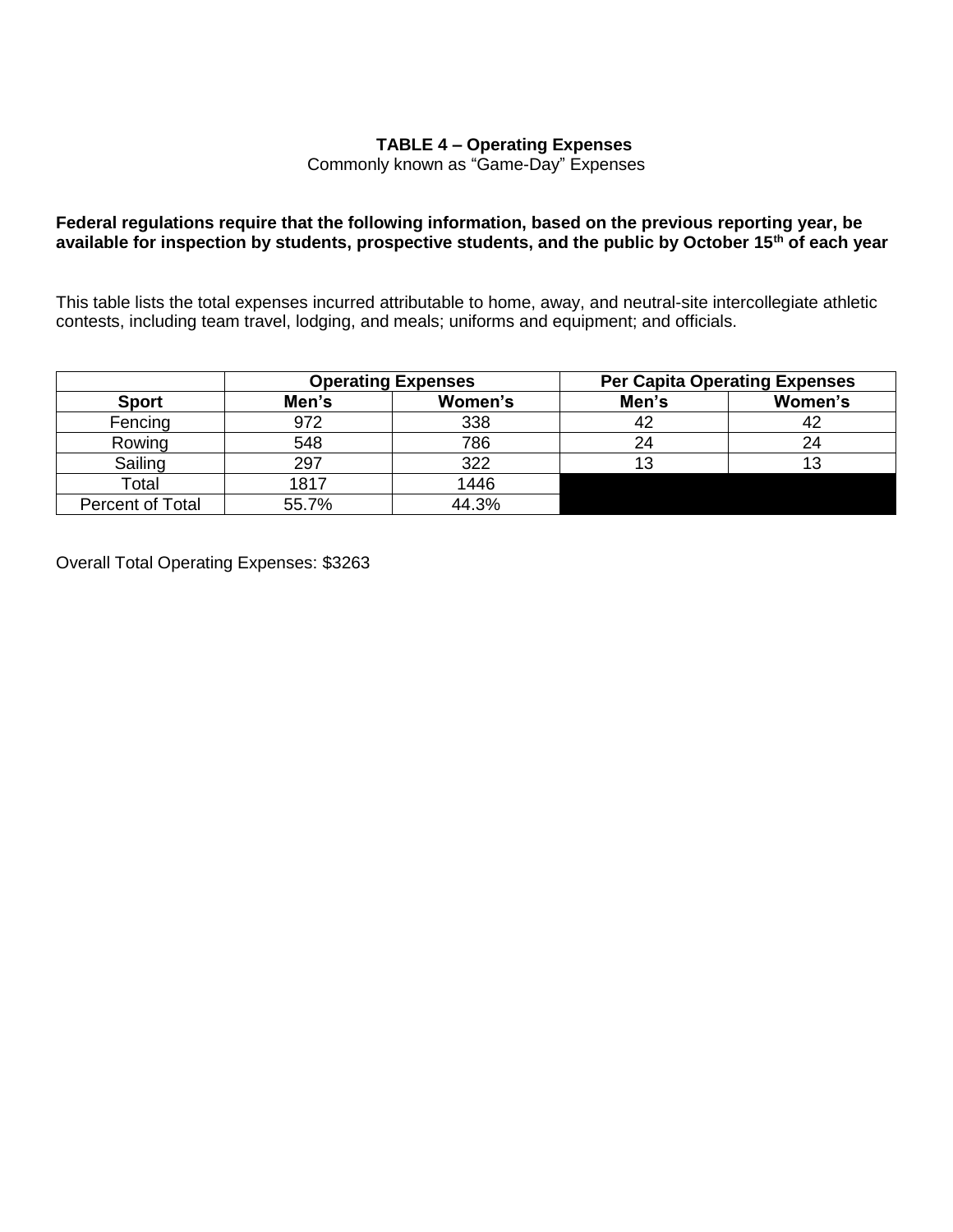**Federal regulations require that the following information, based on the previous reporting year, be available for inspection by students, prospective students, and the public by October 15th of each year**

#### **Table 5 – Recruiting Expenditures**

This table lists the total institutional expenditures associated with recruiting for teams.

| <b>Recruiting expenditures</b> | <b>Dollars</b> | <b>Percent</b> |
|--------------------------------|----------------|----------------|
| Men's Teams                    |                | N/A            |
| Women's Teams                  |                | N/A            |
| <b>Total</b>                   |                | N/A            |

#### **Table 6 – Athletically Related Student Aid**

This table lists the total amount of athletically related student aid awarded to male and female student-athletes.

| <b>Athletically Related Student Aid</b> | <b>Dollars</b> | <b>Percent</b> |
|-----------------------------------------|----------------|----------------|
| Male Athletes                           |                | N/A            |
| <b>Female Athletes</b>                  |                | N/A            |
| <b>Total</b>                            |                | N/A            |

#### **Table 7 – Revenues**

This table lists the total revenue attributable to specific teams for all men's and all women's teams. Revenue includes ticket-sales, student-aid, guarantees and options; contributions from alumni and others; state or government support; institutional support; post-season compensation; concession sales; radio and television; special events; program sales; signage; sponsorships and royalties; and all other revenues intended for intercollegiate sports.

| <b>Revenues Attributable to Specific Teams</b> | <b>Dollars</b> | <b>Percent of total</b> |
|------------------------------------------------|----------------|-------------------------|
| Men's Teams                                    | 21824          | 50.5%                   |
| Women's Teams                                  | 21428          | 49.5%                   |
| <b>Total Revenue</b>                           | 43252          | 100%                    |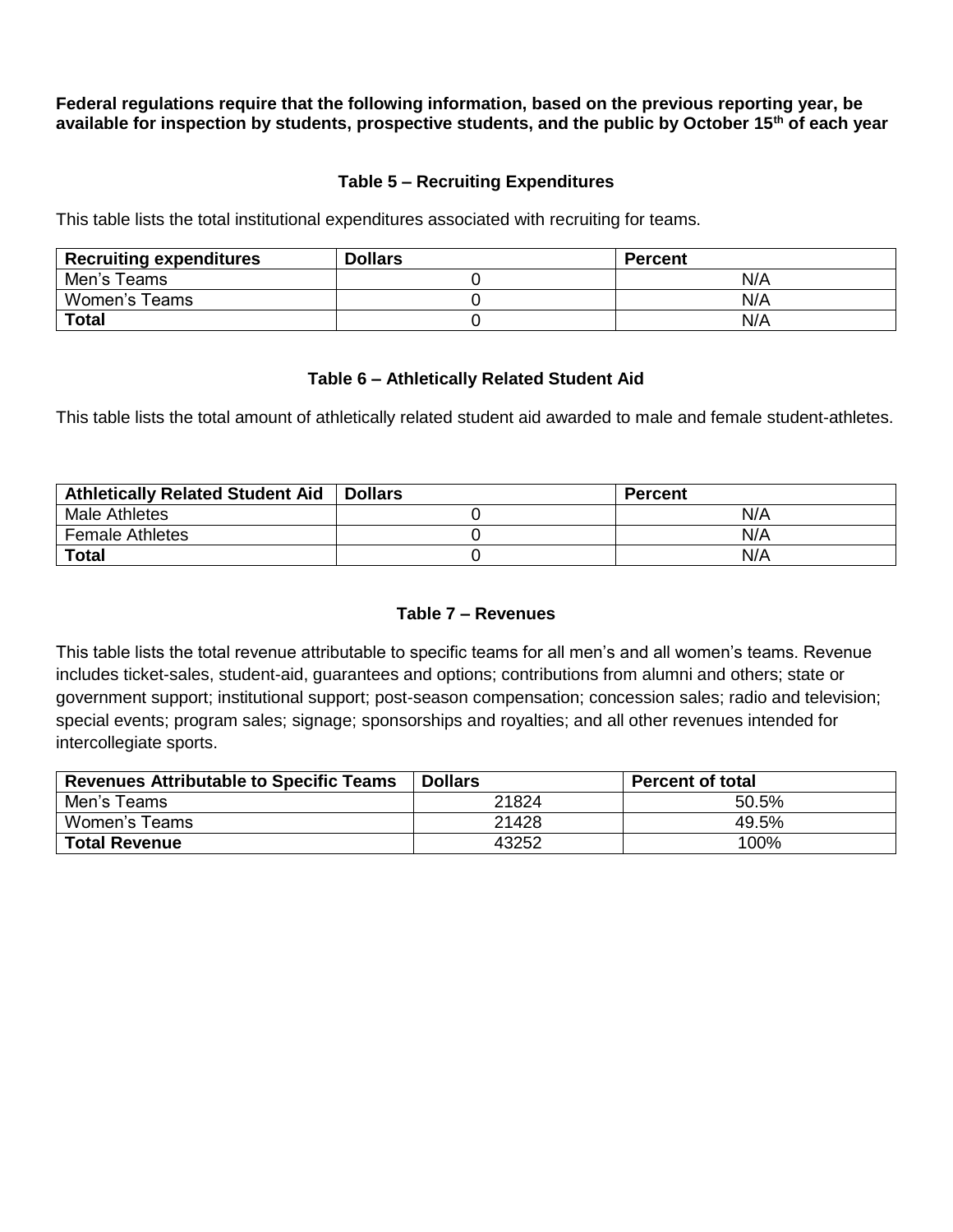### **Table 8 – HEAD COACHES' SALARIES**

### **Federal regulations require that the following information, based on the previous reporting year, be available for inspection by students, prospective students, and the public by October 15th of each year**

This table lists the institutional salary of the head coaches of the men's and women's teams. Volunteer head coaches are excluded. St. John's College has no head coaches whose salaries are paid by entities other than St. John's College. FTE column indicates the full-time equivalency of each coach's coaching duties

|                 | <b>Salary</b> |     | FTE's   Number of<br><b>Positions</b> |
|-----------------|---------------|-----|---------------------------------------|
| Men's Fencing   | 500           | .08 |                                       |
| Men's Rowing    | 3175          | .08 |                                       |
| Men's Sailing   | 4767          | .17 |                                       |
| Women's Fencing | 500           | .08 |                                       |
| Women's Rowing  | 3175          | .08 |                                       |
| Women's Sailing | 4767          | 17  |                                       |

# **Table 9 – ASSISTANT COACHES' SALARIES**

This table is required to list the salary of assistant coaches of men's and women's teams. The Fencing Assistant coach is a volunteer.

|                 | <b>Salary</b> | FTE's | <b>Number of</b><br><b>Positions</b> |
|-----------------|---------------|-------|--------------------------------------|
| Men's Fencing   |               | .08   |                                      |
| Men's Rowing    | 2457          | .08   |                                      |
| Men's Sailing   | <b>NA</b>     | ΝA    | ΝA                                   |
| Women's Fencing |               | .08   |                                      |
| Women's Rowing  | 2457          | .08   |                                      |
| Women's Sailing | ΝA            | NA    | NA                                   |